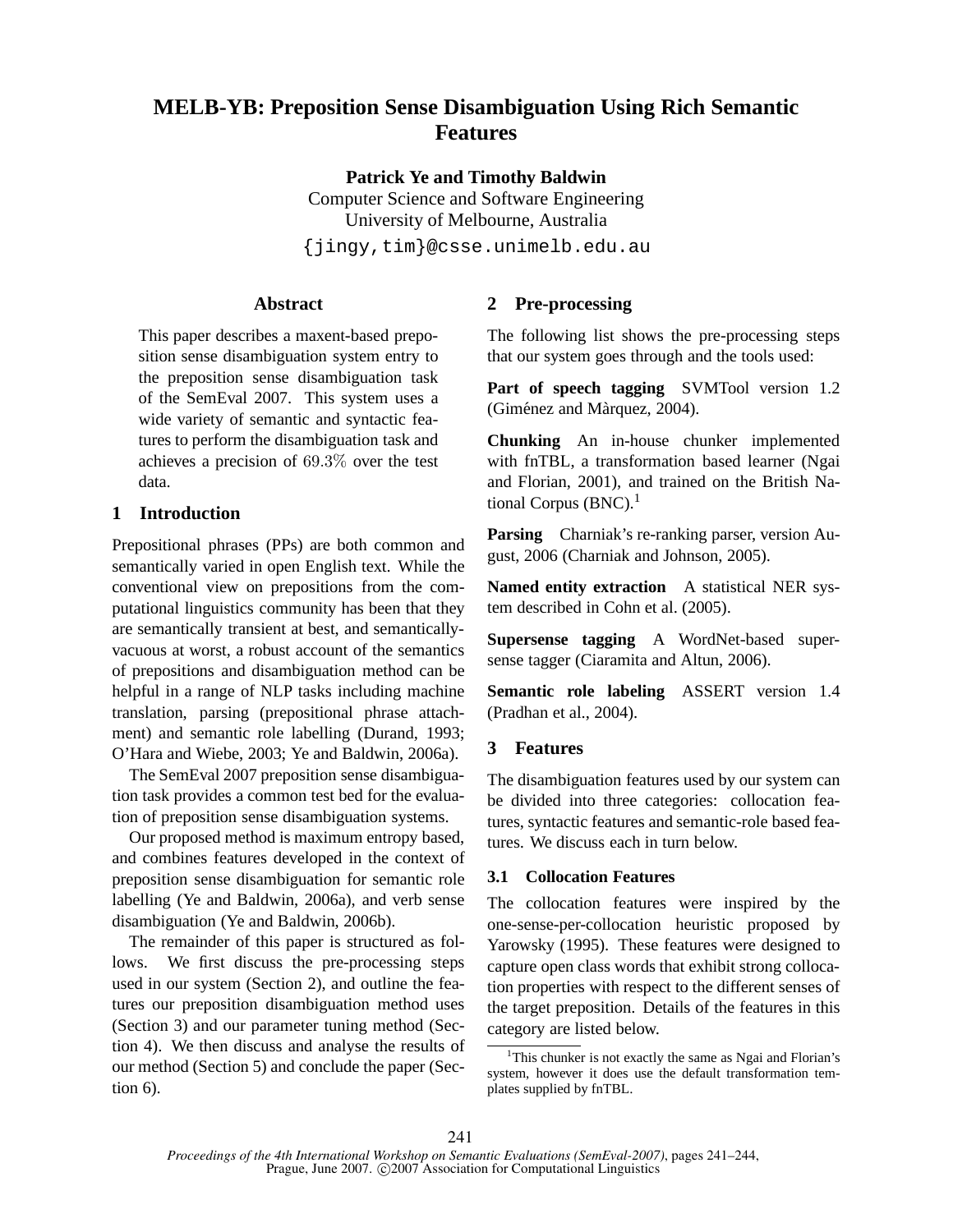**Bag of open class words** The part-of-speech (POS) tags and lemmas of all the open class words that occur in the same sentence as the target preposition.

**Bag of WordNet synsets** The WordNet (Miller, 1993) synonym sets and their hypernyms of all the open class words that occur in the same sentence as the target preposition.

**Bag of named entities** Each named entity in the same sentence as the target preposition is treated as a separate feature.

**Surrounding words** These features are the combinations of the lemma, POS tag and relative position of the words surrounding the target preposition within a window of 7 words.

**Surrounding super senses** These features are the combinations of super-sense tag, POS tag and relative position of the words surrounding the target preposition within a window of 7 words.

### **3.2 Syntactic Features**

The syntactic features were designed to capture both the flat and recursive syntactic properties of the target preposition. The flat syntactic features were derived from the surrounding POS tags and chunk tags of the target preposition; the recursive syntactic features were derived from the parse trees. The details of these feature are given below.

**Surrounding POS tags** These features are the combination of POS tag and relative position of the words surrounding the target preposition within a window of 7 words.

**Surrounding chunk tags** These features are the combination of IOB style chunk tag and relative position of the words surrounding the target preposition within a window of 5 words.

**Surrounding chunk types** Instead of using only the chunk tags themselves, we also extracted the actual chunk types (NP, VP, ADJP, etc) of the words surrounding the target preposition within a window of 5 words. Each chunk type is also combined with its relative position to the target preposition as a separate feature.



Figure 1: Parse tree examples

**Parse tree features** Given the position of the target preposition  $p$  in the parse tree, the basic form of the corresponding parse tree feature is just the list of nodes of p's siblings in the tree (the POS tags are treated as part of the terminal). For example, suppose the original parse tree for the sentence <sup>I</sup> live in Melbourne is the left tree in Figure 1, for the target preposition in, the basic form of the parse tree feature would be (1, NP). In order to gain more syntactic information, we further annotated each nonterminal of the parse tree with its parent node, and used the new non-terminals as our features. The right tree in Figure 1 shows the result of applying this annotation once to the original parse tree. Two levels of additional annotation were performed on the original parse trees in our feature extraction.

## **3.3 Semantic-Role Based Features**

Finally, since prepositional phrases can often function as the temporal, location, and manner modifiers for verbs, we designed semantic-role-based features to specifically capture this type of verb-preposition semantic information. The details of these features are as follows:

**Surrounding semantic role tags** The semantic role tags of the words surrounding the target preposition within a window of 5 words are combined with their relative positions to the target preposition and treated as separate features. For example, consider the preposition on in the sentence The man who stole my car on Sunday has apologised to me, the semantic roles for the two verbs (stole and apologised) are shown in Table 1. The semantic roles for stole would generate the following features: (-5, I-A0), (-4, R-A0), (-3, TARGET), (-2, B-A1), (-1, I-A1), (0, B-AM-TMP), (1, I-AM-TMP), (2, O), (3, O), (4, O and (5, O).

**Attached verbs** This feature was designed to capture the verb-particle and verb-preposition-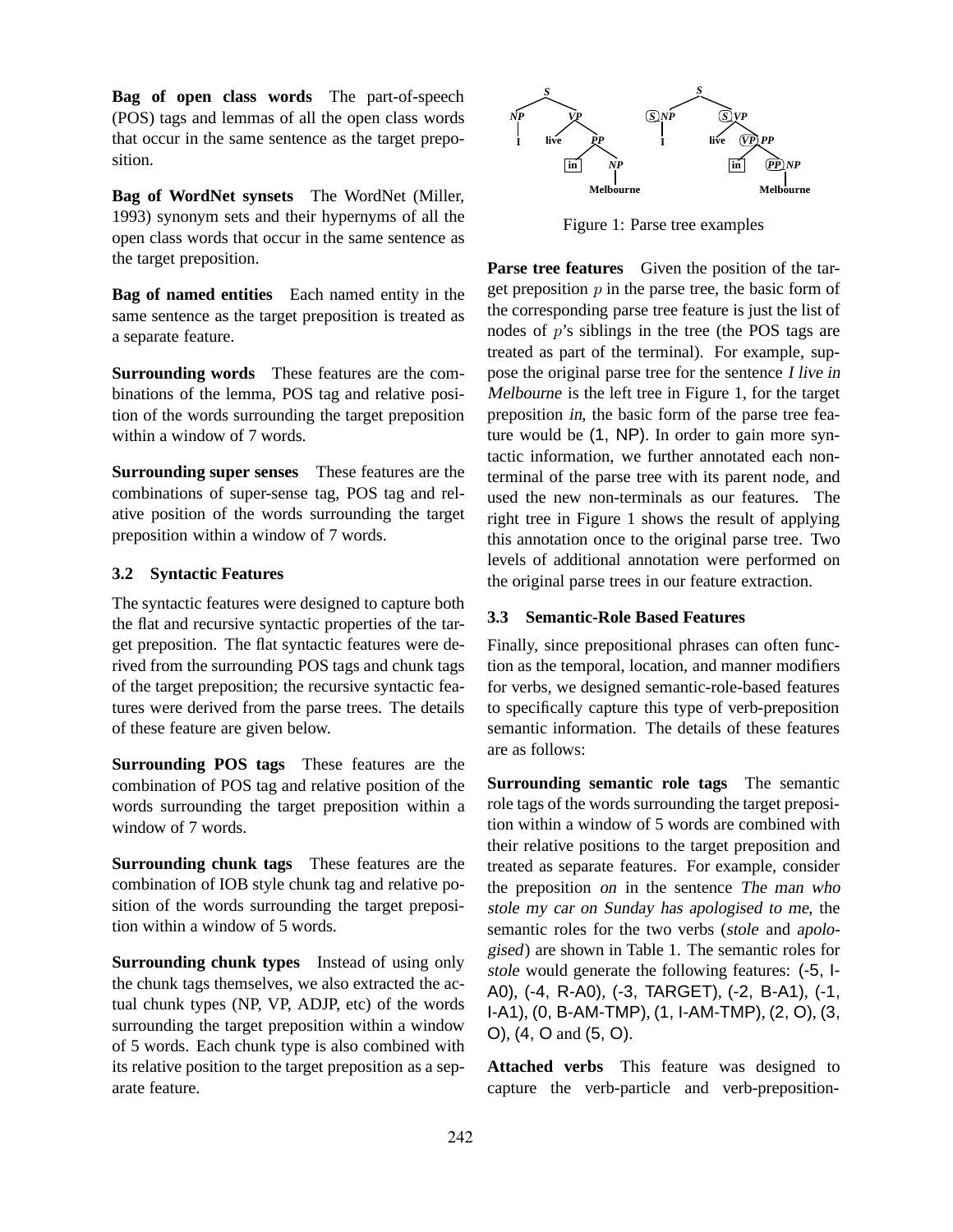|            | r he   | man  | who    | stole         | m٧    | car  | on              | Sundav          | has | apologised | to   | me   |
|------------|--------|------|--------|---------------|-------|------|-----------------|-----------------|-----|------------|------|------|
| stole      | $B-A0$ | l-A0 | $R-A0$ | <b>TARGET</b> | $B-A$ | l-Al | <b>B-AM-TMP</b> | <b>I-AM-TMP</b> |     |            |      |      |
| apologised | $B-A0$ | 1-AC | [-A0   | I-A0          | I-A0  | l-A0 | I-A0            | l-A0            |     | TARGET     | B-A2 | I-A2 |

Table 1: Example semantic-role-labelled sentence

attachment relationships between verbs and prepositions. There are two situations in which a preposition p is deemed to be attached to a verb v: (1) p has a semantic role tag relative to  $v$  and this tag is a 'B' tag, (2)  $p$  has no semantic role tag relative to  $v$ , but the first token to the right of  $p$  has a 'B' tag relative to v. In the sentence shown in Table 1, stole would be considered as the governor of on.

**Verb's relative position** The lemma of each verb in the same sentence as the target preposition is combined with its relative position to the target preposition and treated as a separate feature. For example, the sentence shown in Table 1 would generate the two features: (-1, steal) and (1, apologize).

More detailed descriptions and examples for these features may be found in Ye and Baldwin (2006b).

### **4 Parameter Tuning**

We used the ranking-based feature selection method from Ye and Baldwin (2006b) to select the most relevant feature based on our training data. This method works in two steps. Firstly, we calculated the information gain, gain ratio and Chi-squared statistics for each feature, and used these values to generate 3 sets of rankings for the features. We then summed up the individual ranks, and used the sums to create a set of final rankings for the features.

The feature selection process is based on 10-fold cross validation: we divided our training data into 10 pairs of training-test datasets; then for each fold, we extracted the top  $N\%$  ranked features using our feature selection heuristic from the cv-training set (where  $N$  was set to values 5, 10, .., 100), and used these features to test the held-out test set. The best  $N$  as determined by the cross validation was then applied to the entire training data set.

Additionally, since we used a maximum entropybased machine learning package, $2$  it was important to determine the best Gaussian smoothing parameter  $g$  for the probability distribution. The tuning of  $g$  was incorporated into the cross validation process of feature selection.

Given the possible combinations of parameter tuning, we trained the following three classifiers for the preposition sense disambiguation task:

**Non-tuned** Using all the original features and 10.0 for the Gaussian smoothing parameter.

**Smoothing-tuned** Using all the original features but automatically tuned Gaussian smoothing parameter.

**Fully-tuned** Using both automatically tuned features and Gaussian smoothing parameter.

#### **5 Results and Analysis**

The overall precision (%) obtained by the three classifiers for the fine-grained senses are as follows:

| Non-tuned | Smoothing-tuned | Fully tuned |
|-----------|-----------------|-------------|
| 67.9      | 68.0            | 69.3        |

The best overall results were achieved when both the features and the Gaussian smoothing parameters were automatically tuned, achieving a 1.4% absolute precision gain over the non-tuned system. However, such parameter tuning may not always be useful: the same tuning process was found to be detrimental in a Senseval-2 verb sense disambiguation task (Ye and Baldwin, 2006b). Consistent with the findings of Ye and Baldwin (2006b), the improvement caused by the tuning of the Gaussian smoothing parameter is only marginal compared with the improvement caused by the tuning of the features.

We also evaluated our features based on their categories and types. Collocation features performed the best among the three feature categories. Without any parameter tuning, the collocation-feature-only classifier achieved an overall precision of 67.4% on the test set; the semantic-role-feature-only classifier and the syntactic-feature-only classifier achieved precision of 46.9% and 50.5% respectively.

The best-performing individual features are the bag-of-words features and bag-of-synsets features.

 $^{2}$ http://homepages.inf.ed.ac.uk/s0450736/ maxent\_toolkit.html